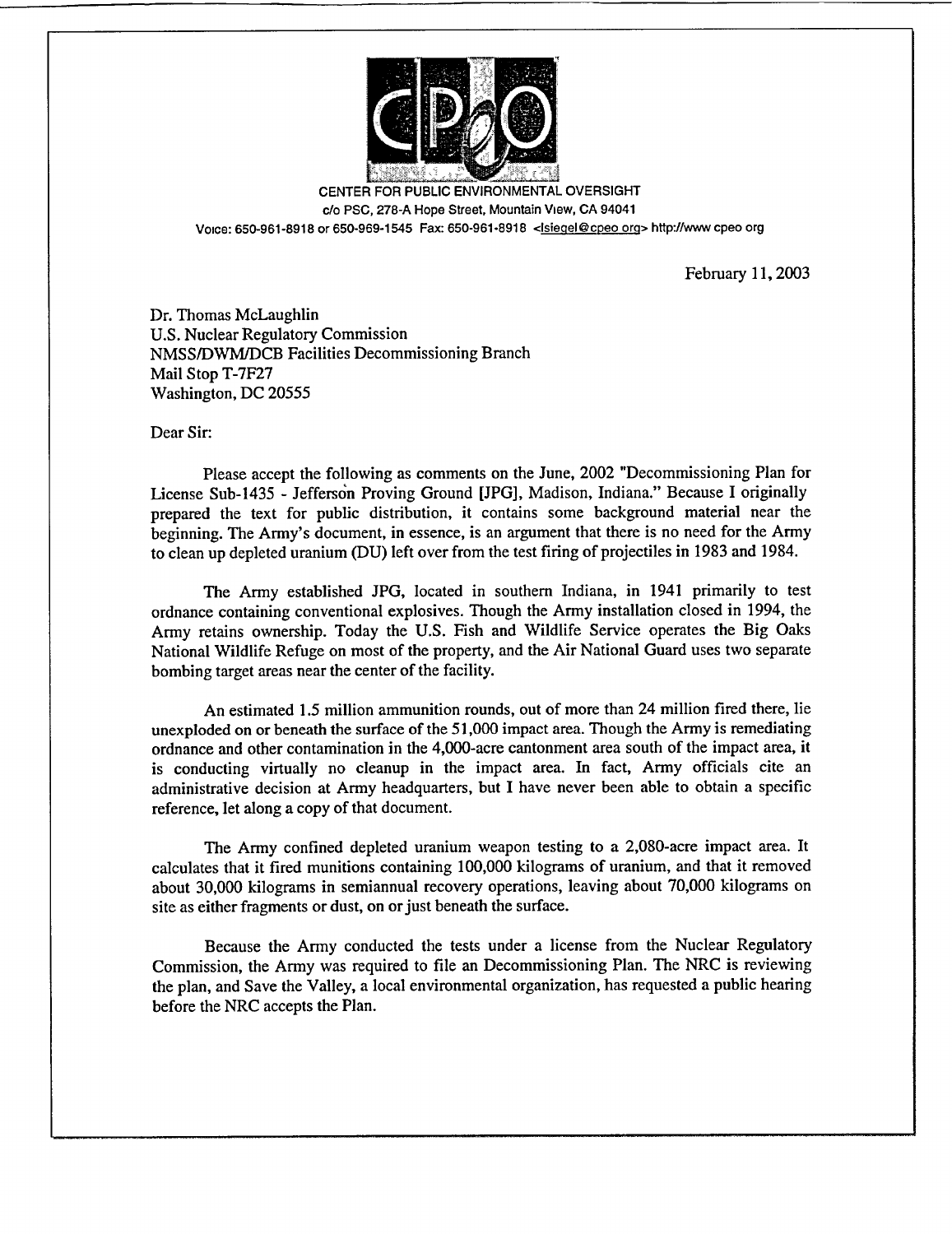In the plan the Army uses As Low As Reasonably Achievable (ALARA) analysis to argue that it should not be required to remediate the depleted uranium target area. I'm not qualified to judge whether the Army analysis meets the requirements of statute, but it fails miserably in the court of common sense.

The ALARA study is essentially a cost-benefit analysis. That is, it compares remediation to a level allowing unrestricted use with a response based upon institutional controls restricting access and use. It concludes (p. 6-2), "The cost of detecting and removing UXO [unexploded ordnance] and DU from the DU Impact Area to meet unrestricted release requirements is greater than the benefit that would accrue from detection and removal actions."

I find shortcomings in the calculation of the costs of cleanup, in the assessment of the benefits, and in the nature of the analysis.

## **Costs**

The Army calculates the cost of cleaning up JPG's **DU** Impact Area to unrestricted use to be anywhere between \$45 million and \$1.613 billion. The high range assumes clearance of unexploded ordnance from the DU area to a depth of ten feet at a cost of more than \$100,000 per acre. Even more significant, it projects the identification and removal of a half million cubic feet of DU-contaminated soil at as much as \$1.365 billion. On top of that, off-site disposal could cost \$111 million.

The upper bounds of the cost estimates are indeed scary, particularly for those of us who normally use the National Contingency Plan (NCP) to develop cleanup remedies. The Army is using these astronomic costs to argue that cleanup is impossible, rather than - as the NCP requires - to develop a cost-effective cleanup plan. The NCP encourages decision-makers to maximize cleanup efficiencies by weighing the costs of alternatives for each step in the eventual remedy.

If UXO clearance at JPG, with today's technology, were really to cost \$100,000 an acre, it's likely that the Army or any other responsible party following the NCP would propose clearance to a shallower depth. The Army says DU contaminated the ground to a depth of two feet, so clearance might be to that level. Perhaps analysis of the freeze-thaw cycle would suggest a deeper clearance in areas likely to see public use, or other factors, such as the concentration of contamination near the surface, might lead to a shallower goal. In any case, ten feet is extreme.

Second, to evaluate usefully the cost of soil removal, the Army should offer estimates of the cost of various mass removals. It knows roughly how much uranium is in the ground, and it known that most of it is concentrated along the line of fire. How much would it cost to remove 10%? 90%? 99%? It is likely that most of the uranium - thus most of the environmental and human risk - could be removed for a small fraction of the estimated cost.

Third, disposal cost could be cut dramatically by constructing an on-site disposal cell, as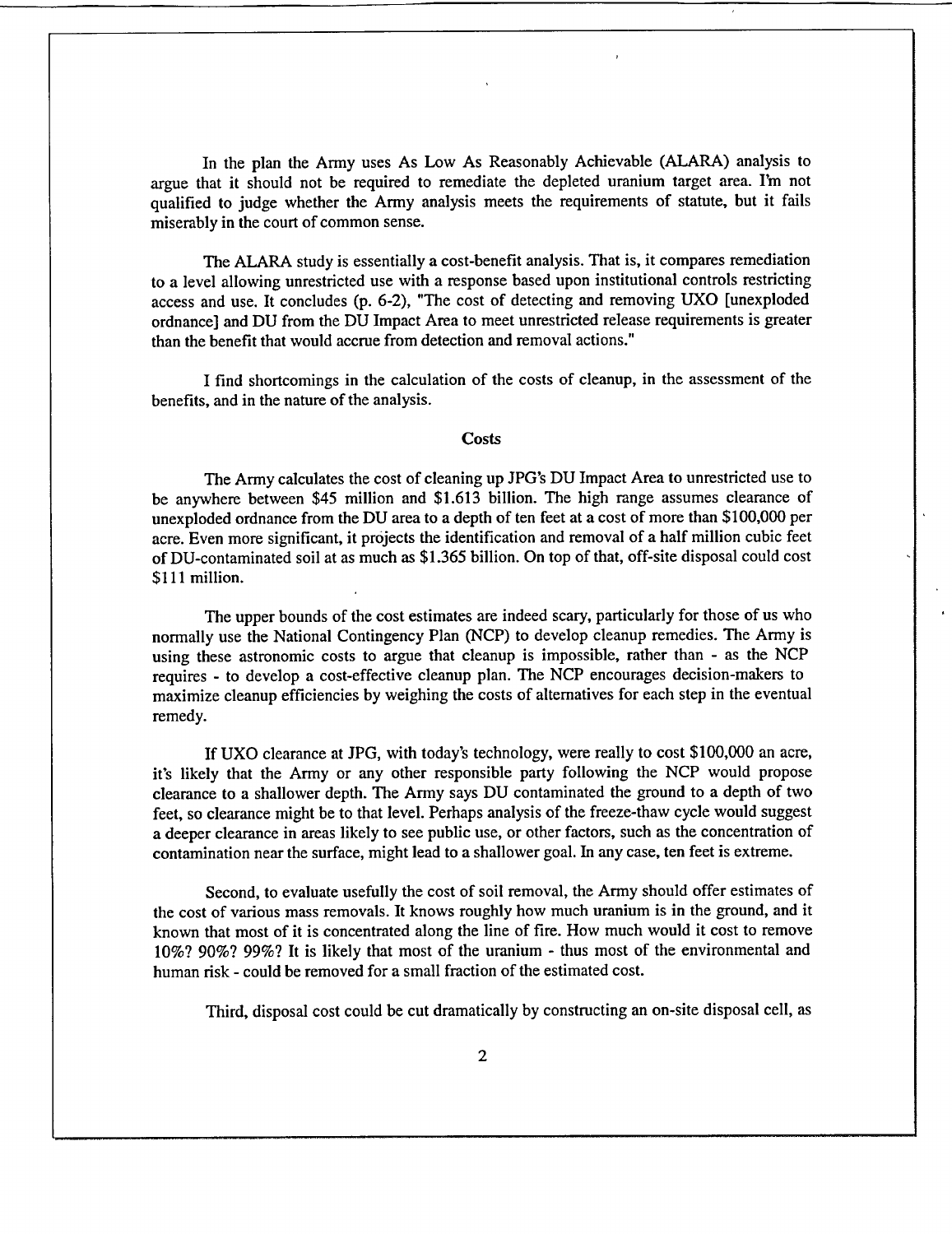the Energy Department did at Femald, Ohio with public support. I don't know all of the implications of such an approach at JPG, but a competent NCP analysis should raise all the right questions.

By targeting resources to the reduction of risk, careful planning, and using innovative technologies, the Army could keep down the costs of remediating the DU impact area. No doubt the total would be in the tens of millions of dollars, or maybe even a couple of hundred million, but it would be on a scale with remediation on other former military ranges.

## **Benefits**

The Army's summary of the benefits of cleanup are similarly shortsighted. It fragments the benefits and only addresses radioactive hazards.

Though it counts UXO clearance as a cost, it calculates no benefit from that activity. As far as I know, it does not consider the benefits of eliminating the sources of energetic compounds such as RDX and perchlorate, even though such contaminants are frequently found on ranges. In fact, to my knowledge, the Army hasn't even sampled for such constituents at JPG.

The Army for years has claimed that depleted uranium, a heavy metal, is more of a toxic risk than a radioactive risk, but it assesses no benefit to the removal of the toxic substance. Sampling for DU has been very limited, and the Army's decommissioning plan proposes no additional tests.

## Analysis

One of the problems with a straight cost-benefit analysis is that the people who bear the risks - that it, who would benefit from cleanup - are not the institution responsible for the costs. The cost of cleanup is a concern, but it would set a frightening precedent for hazardous waste cleanup if polluters such as the Army were simply allowed to put people at risk just to save themselves some money.

The Army's vision for JPG is a permanent national sacrifice zone, on the theory that if a risk exists in the forest, and no one is there to measure it, it doesn't make a sound. It's likely that any final remedy for the JPG DU impact area, as well as other parts of the Proving Ground, will require continuing monitoring and institutional controls, but cost effective action to reduce risk should be required.

In regulatory terms, NRC oversight of risks within its normal jurisdiction - that is, ionizing radiation - is useful only if it uses a process similar to the National Contingency Plan. Otherwise the Army should also proceed under CERCLA (the Comprehensive Environmental Response, Compensation, and Liability Act, or Superfund law) and the National Contingency Plan. The state of Indiana, the principal regulator, needs to assure that site characterization will take place and that risks will be addressed according to the NCP. Alternatively, U.S. EPA could assessed and qualify JPG for the National Priorities [Superfund] List. That would make EPA the